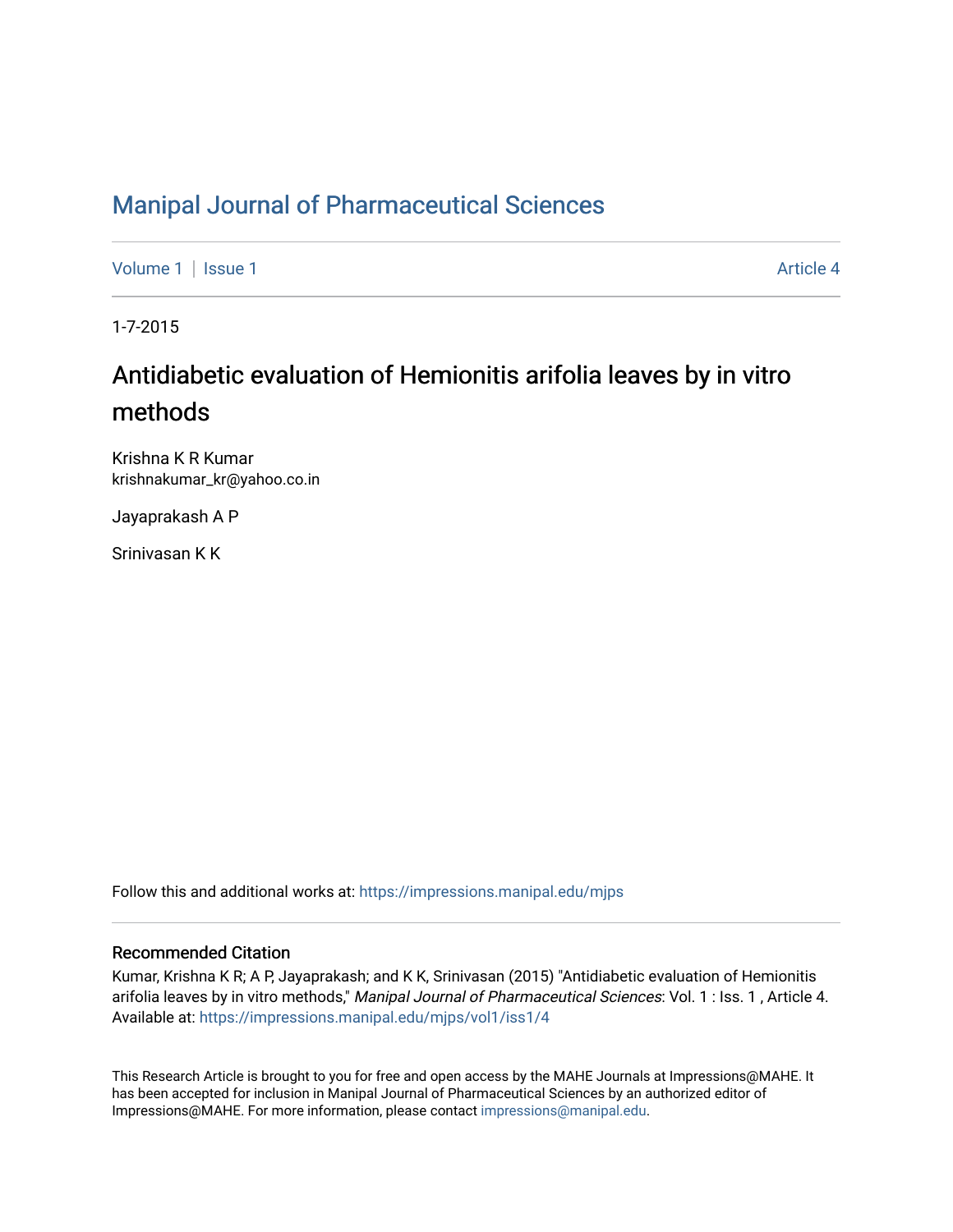# **Antidiabetic evaluation of** *Hemionitis arifolia* **leaves by** *in vitro* **methods**

**Krishna Kumar K R1\*, Jayaprakash A P3 and Srinivasan K K3**

1) University College of Pharmacy, M G University, Cheruvandoor, Ettumanoor-686 631, Kottayam, Kerala, India.

2) University College of Pharmacy, M G University, RIMSR, Kottayam

3) Shri Madhwa Vadiraja Institute of Technology, Vishwothama Nagar, Bantakal, Udupi, Karnataka, India.

## **ABSTRACT**

In the present article, antidiabetic activity of the extracts of *H. arifolia* leaves prepared with 95% ethanol (HALE) and 50% ethanol (HALH) were evaluated by various *in vitro* methods. Initially, preliminary phytochemical studies were performed and the presence of phenolic, flavonoids and their glycosides were identified. In the antidiabetic activity evaluation enzyme inhibition and glucose uptake studies on muscle cell lines were performed. In the enzyme inhibition studies, models such as alpha amylase inhibition and DPP-IV inhibition assays were performed. In the alpha amylase inhibition studies IC<sub>50</sub> values of HALE and HALH were found to be above 1000  $\mu$ g/ml. In the DPP-IV inhibition studies, the IC<sub>50</sub> value was found to be above 500  $\mu$ g/ml. HALH exhibited only 15.83% inhibition of DPP-IV at a concentration of 500 μg/ml. Glucose uptake studies and the mechanism of action identification were performed on L-6 muscle cell lines of rats. HALH demonstrated better glucose uptake (26.0±0.22% over control) compared to HALE glucose uptake values (14.0±4.17% over control) in the experiment. In the evaluation of mechanism of action of glucose transport by HALH on L-6 cell lines, Glut-4 upregulation and PPARγ upregulation were observed. Glut-4 gene upregulation of 0.15 and 0.09 fold over normal control were demonstrated by HALH at a concentration of 500 and 250 μg/ml, respectively. In the other mechanism of action identified of glucose transport by HALH on L-6 cell lines, 0.20 and 0.15 fold upregulation of PPARγ genes over normal at a concentration of 500 and 250 μg/ml concentration were also observed. In the MTT assay studies,  $CTC_{50}$  values of both the extracts were found to be above 1000 μg/ml. The above all data are indicative of the antidiabetic potential of H*. arifolia* leaves.

**Key words:** *Hemionitis arifolia*, leaf extract preparation; Phytochemistry; alpha amylase inhibition studies; DPP-IV inhibition studies; glucose uptake studies on L-6 muscle cell lines; Glut-4 translocation; PPARγ upregulation; MTT assay; antidiabetic evaluation

## **INTRODUCTION**

Antidiabetic activity is one among the acclaimed properties of *H. arifolia* in folk medicine of Kerala. Later studies on various other plants revealed the relation between the antioxidant property and the presence of phytoconstituents such as phenolics, flavonoids and phytosterols<sup>1</sup>. In the phytochemical analysis of *H. arifolia* leaf extract in ethanol, presence of phenolics and flavonoids were detected and quantified<sup>2,3</sup>. The reported components are apigenin, kaempferol, quercetin and some of its glycosides such as rutin.

In *diabetes mellitus*, NOS (iNOS (inducible NOS) over expression causes the destruction of β-cells of pancreas

\* For Correspondence:

by inhibition of mitochondrial enzymes and via different cytokines released from activated lymphocytes<sup>4</sup>. Peroxynitrile (ONOO<sup>-</sup>) which is another powerful antioxidant causes tyrosine nitration, thiol oxidation, lipid peroxidation, DNA strand break, guanosine nitration/oxidation and ultimately cell death. When, the overall generation of ROS and RNS exceeds the total antioxidant activity in the body, oxidative stress will develop. Antioxidants prevent free radical induced tissue damage by preventing the formation of radicals, scavenging them, or by promoting their decomposition<sup>5</sup>. Antioxidant studies of both the extracts were performed by ABTS, DPPH, nitric oxide scavenging and lipid peroxidation inhibition methods and the results were promising and were reported<sup>6</sup>. In this case, it is important to observe the nitric oxide scavenging activity demonstrated by the extracts.

1

E-mail: krishnakumar\_kr@yahoo.co.in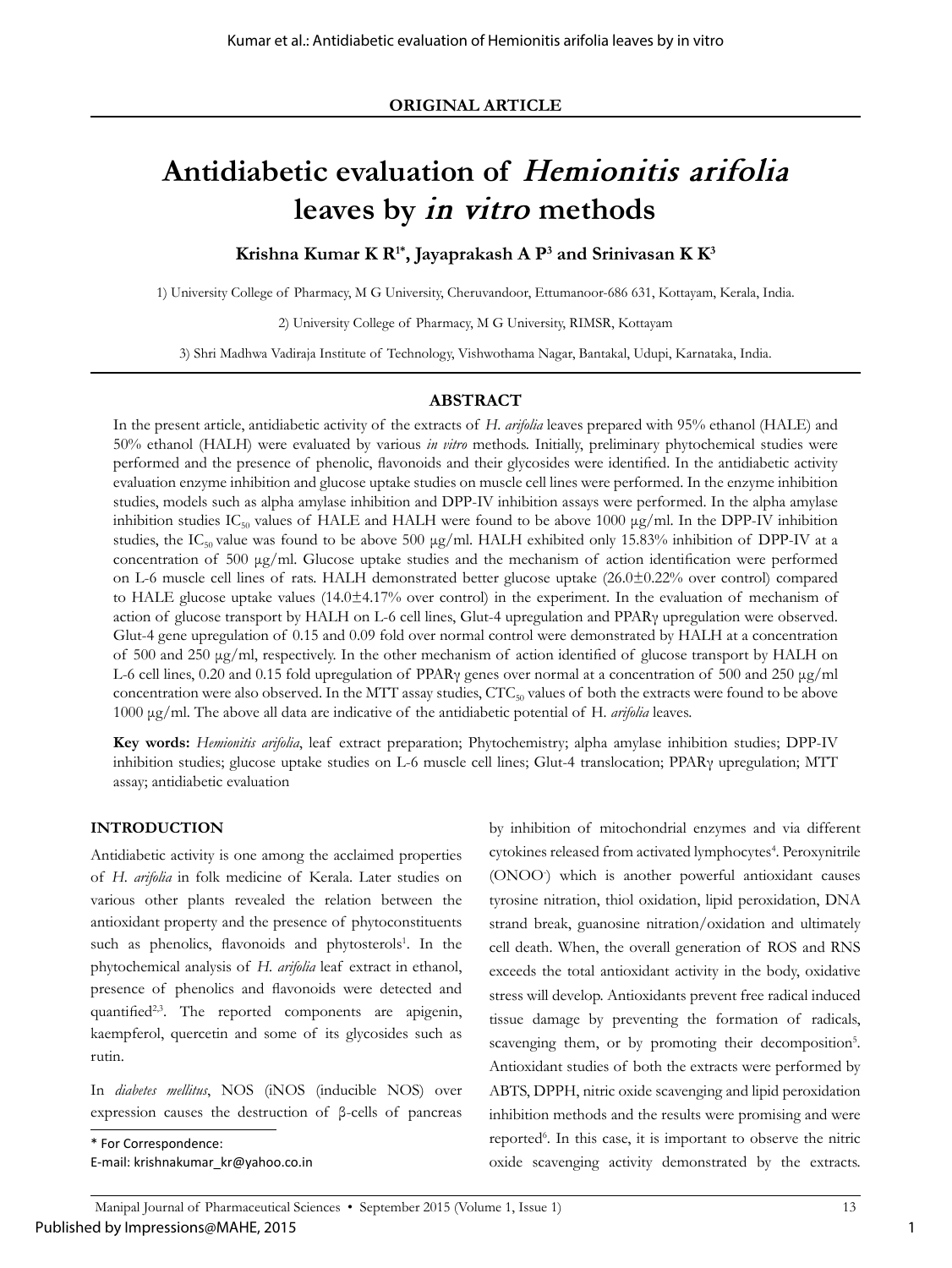Here, it can be correlated with the above cited reports of Young I S and Wood side  $J V<sup>5</sup>$ . In the studies performed on *Wistar albino* rats using alcoholic extract, antidiabetic activity was reported.7 During the collection of plants, first author personally observed the interest of village goats/ sheeps to eat *H. arifolia*. The above all points motivated us to investigate further to find and evaluate the methods by which the acclaimed antidiabetic activity works out in both the extracts and the components identified and reported.

## **MATERIALS AND METHODS**

Extracts of *H. arifolia* leaf was prepared according to reported procedure<sup>2</sup> and, pure quercetin and rutin were used for the studies. Ethanol 95% extract was named as HALE and ethanol 50% extract was named HALH. The plant was identified by Dr K V George, Professor of Botany, CMS College, Kottayam and the voucher specimen number is KRK/UCP/CMS/506.

## **Alpha amylase inhibition studies**

## **Chemicals and reagents**

Alpha amylase: 2 mg/ml in sterile water prepared using alpha amylase enzyme (Himedia Rm 638), E.C.No. 3.2.1.1, 1:2000 IU, Phosphate buffer (pH-6.9), Starch solution 1% w/v, Dinitrosalicylic acid reagent: Dinitrosalicylic acid (1gm) and sodium hydroxide (12 gm) dissolved in distilled water (100 ml), DMSO.

## **Plates used:**

Micro-well plate: Tarson 96 well polystyrene, non-treated (Cat. no. T941196, Tarsons, India)

## **Preparation of the test solutions**

https://impressions.manipal.edu/mjps/vol1/iss1/4

Extracts HALE, HALH, quercetin, rutin and acarbose (10 mg each) were weighed accurately and separately dissolved in distilled DMSO (1 ml) and respective 10 mg/ml stock solutions were prepared. Serial dilutions of the above stock solutions were done with DMSO to get the required concentrations for enzyme inhibition studies.

## **Procedure**

Bernfeld method with modifications was used in the *in*  vitro alpha amylase inhibition studies<sup>8</sup>. The test solutions of extract and individual components (100 μl in DMSO) were allowed to react with 200 μl of α-amylase enzyme according to the standard procedure. After completion of the reaction 200 μl each of the solutions were taken in the wells of a micro-titer plate and the absorbance was measured at 540

nm using a micro-plate reader. The percentage inhibition of alpha amylase enzyme was calculated using the formula:

Inhibition (
$$
\degree
$$
) =  $\frac{\text{control-test}}{\text{control}}$  x 100

Respective reagent blank and controls were also prepared simultaneously and used in the study. All the experiments were performed thrice. Results are as shown in Fig.1, Fig.2 and Fig. 3.

## **DPP-IV inhibition studies**

## **Chemicals and Reagents**

Enzyme: Dipeptidyl aminopeptidase (EC. 3.4.14.5) IV from porcine kidney [D7052, Sigma, USA], Substrate: Gly-Prop-nitroanilide hydrochloride [G0513, Sigma, USA], Positive control: Ile-Pro-Ile [I9759, Sigma, USA], Trizma base [T6066, Sigma, USA], Tris-hydrochloride [RM613, Himedia, India], Tris HCl buffer – pH 8.2, Sodium acetate buffer 1M (pH-4.0), DPP-IV enzyme solution 0.01 u/ml in Tris HCl buffer – pH 8.2, Gly-Pro-p-nitroanilide hydrochloride 1.59 mM in Tris HCl buffer – pH 8.2.

## **Micro-titer plates:**

Costar 384 well polystyrene, non-treated. (Cat. no. 3702, Corning)

## **Preparation of test solutions**

The standard and sample extract were dissolved in DMSO  $(62.5\mu l)$  and the volume was then made up to 2 ml with 50 mM Tris buffer (pH 7.5) to get 1mg/ml solutions. The required dilutions were prepared from the stock solution by diluting with DMSO.

Defatted HALH extract dilutions were prepared in the same manner as mentioned above.

## **Procedure**

This study was performed as per the method of Kojima et al., with some modifications<sup>9</sup>. Serially diluted test extract and individual components (25 μl) in Tris HCl buffer (pH-8.2), DPP-IV enzyme-0.01 U/ml (50 μl), prepared in Tris HCl buffer, were taken in the wells of a 96 well microtiter plate, mixed and performed the assay as per the standard procedure. After completion of the reaction, the absorbance was measured at 405 nm using a micro-plate reader (PHERAstar, BMG LABTECH, Germany). Controls were run without test samples. Respective sample blank and control blank were done with all reagents except the enzyme. The experiment was done in triplicate.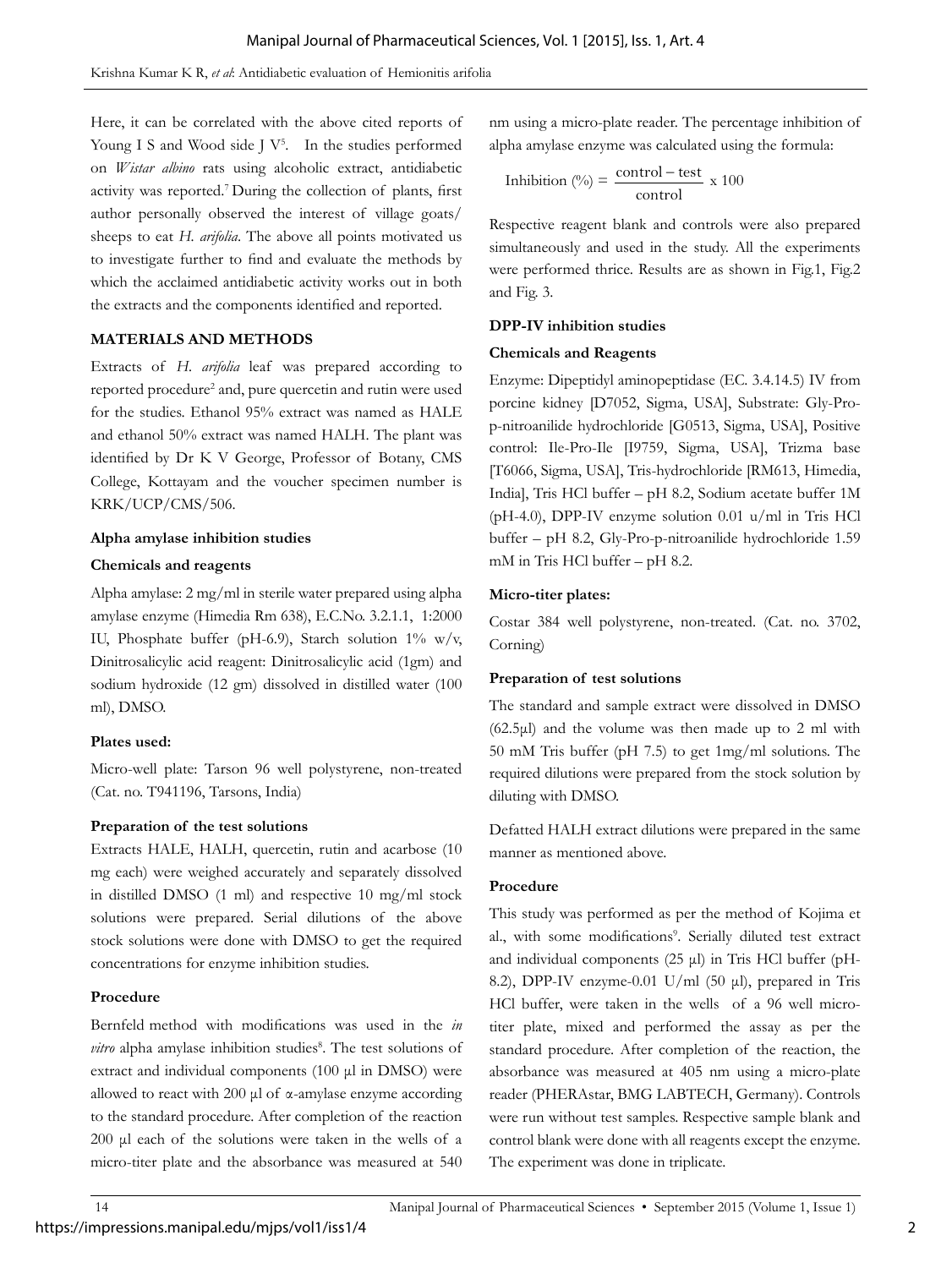The % inhibition was calculated as follows:

<sup>9</sup>inhibition = 
$$
\frac{\text{Absorbance (control) - Absorbance (test)} }{\text{Absorbance (control)}}
$$
x 100

Log- probit analysis was used to calculate  $IC_{50}$  values. The results are depicted in table 1.

## **Materials and methods for cell line studies**

Phosphate Buffered Saline (PBS), 3-(4, 5–dimethyl thiazol–2– yl)–5–diphenyl tetrazolium bromide (MTT), Fetal Bovine serum (FBS), Bovine Serum Albumin (BSA), D- glucose, Dulbecco's Modified Eagle's Medium (DMEM) and Trypsin were obtained from Sigma Aldrich Co., St Louis, USA.

EDTA, antibiotics and other chemicals were procured from Hi-Media Laboratories Ltd, Mumbai. Insulin from (Torrent Pharmaceuticals, 40 IU/ml) Dimethyl Sulfoxide (DMSO) and Propanol from E.Merck Ltd, Mumbai, India. Membrane filter (Millipore, 0.22μm, 047 mm (dia.) and filtration assembly.

(Respective reagents were used from the above prepared reagents for the various cell line studies performed as per the requirement.)

## **Culturing of L-6 cells (Myoblast)**

Muscle cell lines, L-6 (Rat, skeletal muscle) were procured from National Centre for Cell Sciences (NCCS), Pune, India. Stock cells of L-6 were cultured in DMEM supplemented with 10% inactivated Fetal Bovine Serum (FBS), as per the standard procedure of NCCS in 25 cm<sup>2</sup> culture flasks. All experiments were carried out in 96 well micro-titer plates (Tarsons India Pvt Ltd, Kolkata, India).

## **Preparation of test solutions**

The test extracts were separately dissolved in distilled DMSO and the volume was made up with DMEM supplemented with 2% inactivated FBS to obtain a stock solution of 1 mg/ml concentration and sterilized by filtration. Serial two fold dilutions of the test extracts were prepared from their respective stock solutions for carrying out cytotoxic and glucose uptake studies. Similarly, the standard was also prepared.

## **MTT assay- Procedure**

The monolayer cell culture was trypsinized and the cell count was adjusted to  $1.5 \times 10^4$  cells/ml using DMEM containing 10% FBS. The diluted cell suspension (0.1ml) containing approximately 1500 cells were added to each well of the

96 well micro titer plates. After 24 hours, when a partial monolayer of 70% confluency is formed, the supernatant was flicked off, and the monolayer was washed with medium. The serially diluted different dilutions (100 μl) of both the test and standard drugs were added on to the partial monolayer formed in designated wells of the micro-titer plates and performed the experiment as per the procedure of Mosmann T et al., with necessary modifications<sup>10</sup>. A microplate reader was used to measure the absorbance at 540 nm. The percentage growth inhibition was calculated using the following formula and concentrations of test drug needed to inhibit cell growth by 50%, (CTC50 values) were determined from the dose-response curves for the respective extract.

$$
\% \text{ Growth Inhibition} = 100 \cdot \left(\frac{\text{Mean OD of individual test group}}{\text{MeanOD of control group}}\right) \times 100
$$

Results are depicted in Fig.4

## **Glucose uptake studies (***In vitro***) on L-6 muscle cell lines-Procedure**

Among the cell lines used in glucose uptake studies L-6 skeletal muscle cell lines derived from rat skeletal muscle is most frequently utilized as a cellular model system for investigating the insulin-stimulated glucose transport system<sup>11</sup>. The 24 hour cell cultures with 70-80% confluency in 40mm petri plates were allowed to differentiate by maintaining in DMEM with 2% FBS for 4-6 days. The differentiated cells were serum starved over-night at the time of experiment. Cells were washed with HEPES buffered KRP buffer once and incubated with KRP buffer with 0.1% BSA for 30 minutes at 37°C. Cells were treated with serially diluted concentrations of test extract and standard drug (metformin), for 30 minutes along with normal controls at 37 °C. D-glucose solution (20 μl) was added simultaneously to each well and incubated at 37°C for another 30 minutes. After incubation, the uptake of the glucose was stopped by aspiration of solutions from wells and washed three times with ice-cold KRP buffer solution. Then, the cells were lysed with 0.1M NaOH solution and the cell-associated glucose was measured using the respective aliquots of the lysed cells. Glucose assay kit (Biovision Inc, USA) was used to measure the glucose level in cell lysates. The experiments were performed in triplicate and the values were used to determine the glucose uptake percentage enhancement over controls.

Results are depicted in Table 2.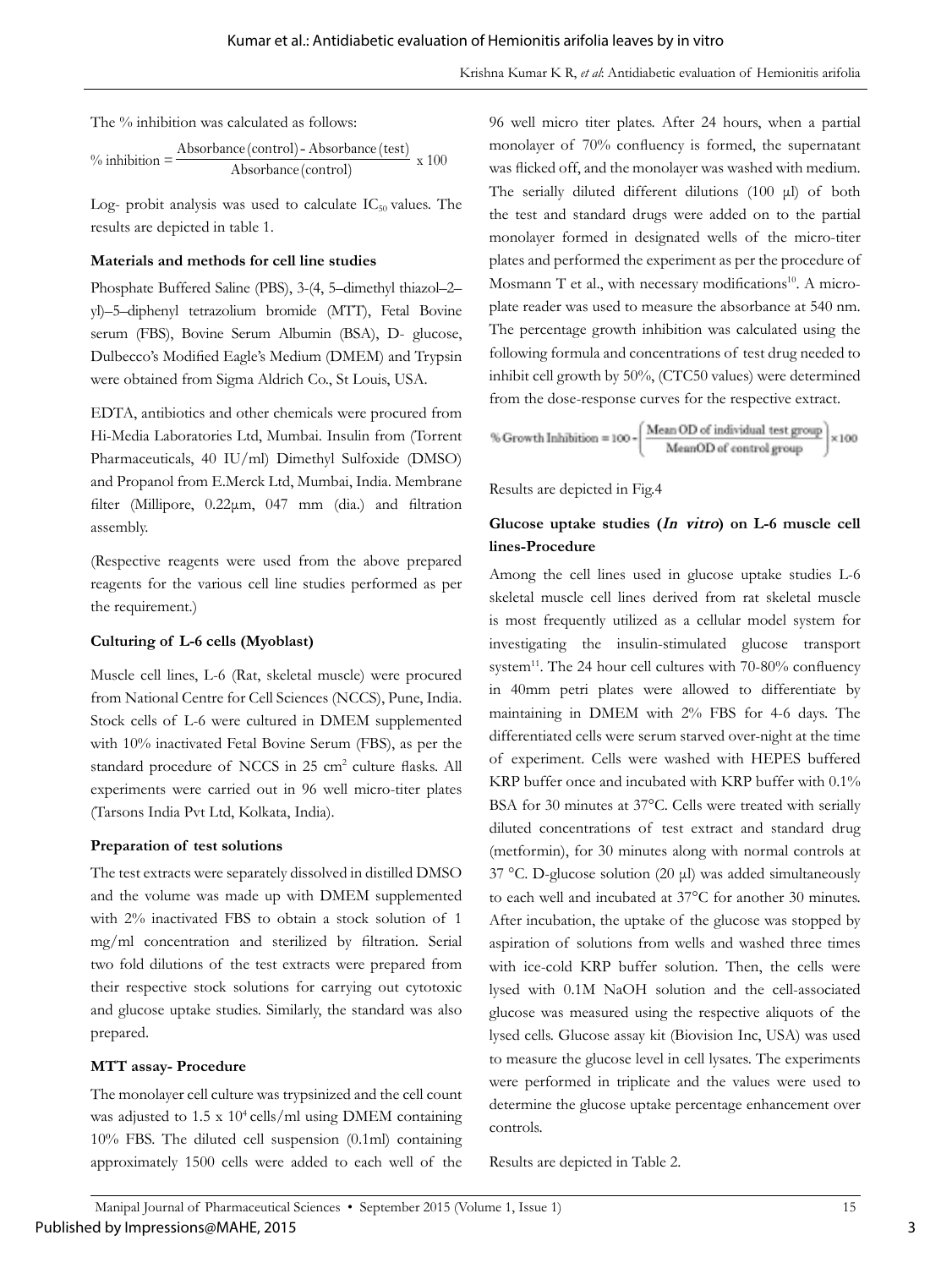**Materials and methods for the evaluation of mechanism of action** 

## **GLUT-4 gene expression studies**

## **RT-PCR Procedure**

The mRNA expression levels of Glut-4 was carried out using semi-quantitative reverse transcriptase-polymerase chain reaction (RT-PCR). The L-6 cells were cultured in 60 mm petridish and maintained in DMEM medium for 48 hours. The DMEM medium was supplemented with FBS and amphotericin. The serially diluted concentration of test samples and standard were added to the petridish and incubated for 20 minutes. Isolation of the total cellular RNA from the untreated (control) and treated cells were performed according to manufacturer's protocol using Trizol reagent. The cDNA was synthesized from the isolated total RNA by a reverse trancriptase kit according to the manufacturer's instructions (Thermo scientific). The mRNA expression levels of Glut-4 were determined by a PCR reaction using the specific primers and constructed cDNA. The primers used in this study were chosen as per the earlier literature<sup>12</sup> and the specifically designed primers procured from Eurofins India. The expression levels of mRNA of a house keeping gene (GAPDH) were used as an internal control.

## **Amplification conditions for Glut-4 gene**

After the initial DNA synthesis for 30 minutes, denaturation was done at 95 °C for 1 minute followed by 35 cycles of denaturation at 95°C for 15 seconds, annealing at 66 °C for 30 seconds and an extension at 72 °C for 45 seconds was done. This was followed by a final extension at 72°C for 10 minutes.

## **Primer used:**

| For I strand synthesis: Random primer |  |  |
|---------------------------------------|--|--|
|---------------------------------------|--|--|

*For II strand synthesis:* 5'CGG GAC GTG GAG CTG GCC GAG GAG 3'–Forward 5' CCC CCT CAG CAG CGA

GTG A 3'- Reverse

Product size: 318 bp.

## **Analysis of amplified sequences**

After PCR, the amplified samples were analysed through electrophoresis in 1.8% agarose gels stained with ethidium bromide (0.5μg/ml). The gel was scanned with ultraviolet illumination using digital imaging (UV Tech, UK) and relative sample expression levels were calculated using Alpha View, version 3.3.1.0 Cell Biosciences, Inc and were expressed relative to GAPDH and corrected for, between run variability. Results are depicted in Fig. 5, Fig. 6 and Table 3.

## **Gamma PPAR gene expression studies**

## **RT-PCR Procedure**

The mRNA expression levels of PPARγ was carried out using semi-quantitative Reverse Transcriptase-Polymerase Chain Reaction (RT-PCR) as explained with GLUT-4 gene amplification studies.

The mRNA expression levels of PPARγ were determined by a PCR reaction using the specific primers and constructed cDNA. The primers used in this study were chosen as per the earlier literature<sup>12</sup> and the specifically designed primers procured from Eurofins India.

## **Amplification conditions for** PPARγ **gene**

After the initial DNA synthesis for 30 minutes, denaturation was done at 95 °C for 1 minute followed by 35 cycles of denaturation at 95 °C for 15 seconds, annealing at 64 °C for 30 seconds and extension at 72 °C for 45 seconds was done. This was followed by a final extension at 72°C for 10 minutes.

## **Primer used:**

| For I strand synthesis: Random primer |                                                                                  |
|---------------------------------------|----------------------------------------------------------------------------------|
|                                       | <b>For II strand synthesis:</b> 5' GGA TTC ATG ACC AGG<br>GAG TTC CTC 3'-Forward |
|                                       | 5' GCG GTC TCC ACT GAG<br>AAT AAT GAC 3'- Reverse                                |
| <b>Product size:</b>                  | $155$ bp.                                                                        |

## **Analysis of amplified sequences**

After PCR, the amplified samples were analyzed in the same procedure followed for Glut-4 analysis. Results are depicted in Fig. 7, Fig. 8 and Table 4.

## **RESULTS**

Both the extracts HALE and HALH were found to inhibit alpha amylase activity at a concentration of 1000 μg/ml and above. The pure component quercetin showed alpha amylase inhibition and the IC<sub>50</sub> value was  $931\pm9.28$  µg/ml and its glycoside rutin showed  $IC_{50}$  value above 2000  $\mu$ g/ ml concentration only. Therapeutically using antidiabetic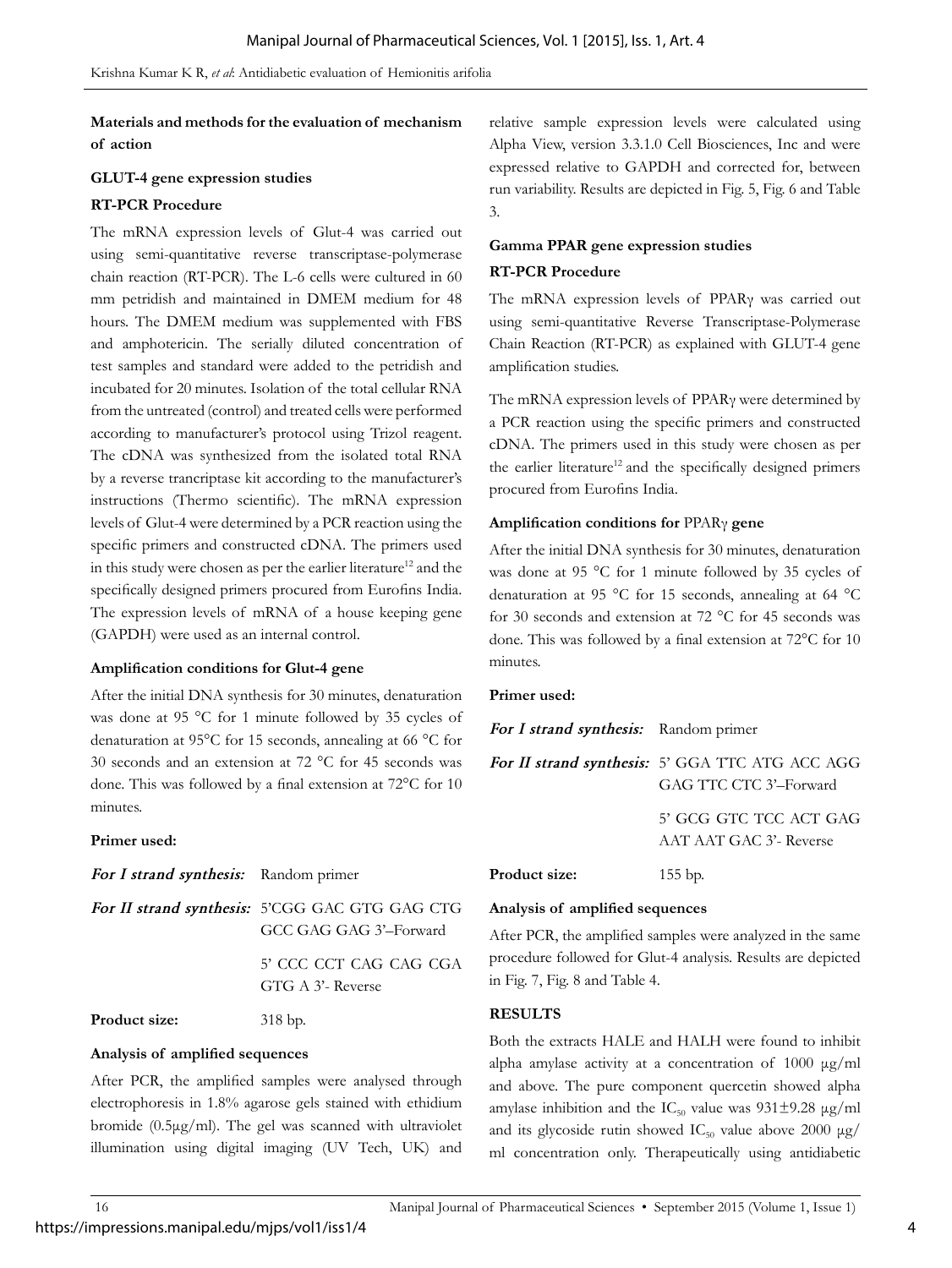acarbose showed alpha amylase inhibition and the  $IC_{50}$  value was 82.0±0.85 μg/ml.







**Fig.2** Alpha amylase inhibition activity of Quercetin and Rutin



**Fig.3** Alpha amylase inhibition activity of Acarbose

**Table 1.** Results of DPP-IV inhibition studies of HALE and HALH



**Fig. 4** MTT assay of HALE and HALH



**Fig. 5** RT-PCR profile of Glut-4 gene amplified from drug treated L-6 cells (defatted HALH).



**Fig.6** Densitometric analysis of gene transcripts. The relative level of Glut-4 gene expression is normalized to GAPDH (defatted HALH). Values shown depicted in arbitrary units.

|   | <b>Table 1.</b> Results Of DEF-IV IIIIIDILIOII SLUUIES OF FIALL AIIU FIALIT |              |                                      |                   |                         |
|---|-----------------------------------------------------------------------------|--------------|--------------------------------------|-------------------|-------------------------|
|   | SI. No.                                                                     | Name of drug | Test concentration, in<br>$\mu$ g/ml | % Inhibition ± SD | $IC_{50}$ in $\mu g/ml$ |
|   |                                                                             |              | 50.00                                | 86.83±0.50        |                         |
|   | Ile-Pro-Ile                                                                 | 25.00        | 75.29±2.25                           | 6.51              |                         |
|   |                                                                             | 12.50        | 71.90±2.40                           |                   |                         |
|   |                                                                             |              | 6.25                                 | 48.69±4.58        |                         |
| 2 |                                                                             |              | 500.00                               | $15.83 \pm 8.20$  |                         |
|   | <b>HALH</b><br>(defatted)                                                   | 250.00       | 06.05±3.31                           |                   |                         |
|   |                                                                             | 125.00       | 0                                    | >500              |                         |
|   |                                                                             | 62.50        | 0                                    |                   |                         |
|   |                                                                             | 31.25        | 0                                    |                   |                         |

 $n=3$ 

IC<sub>50</sub> values were above 500 μg/ml for defatted HALH samples. Defatted HALH exhibited 15.83% inhibition of DPP-IV activity at a concentration of 500μg/ml.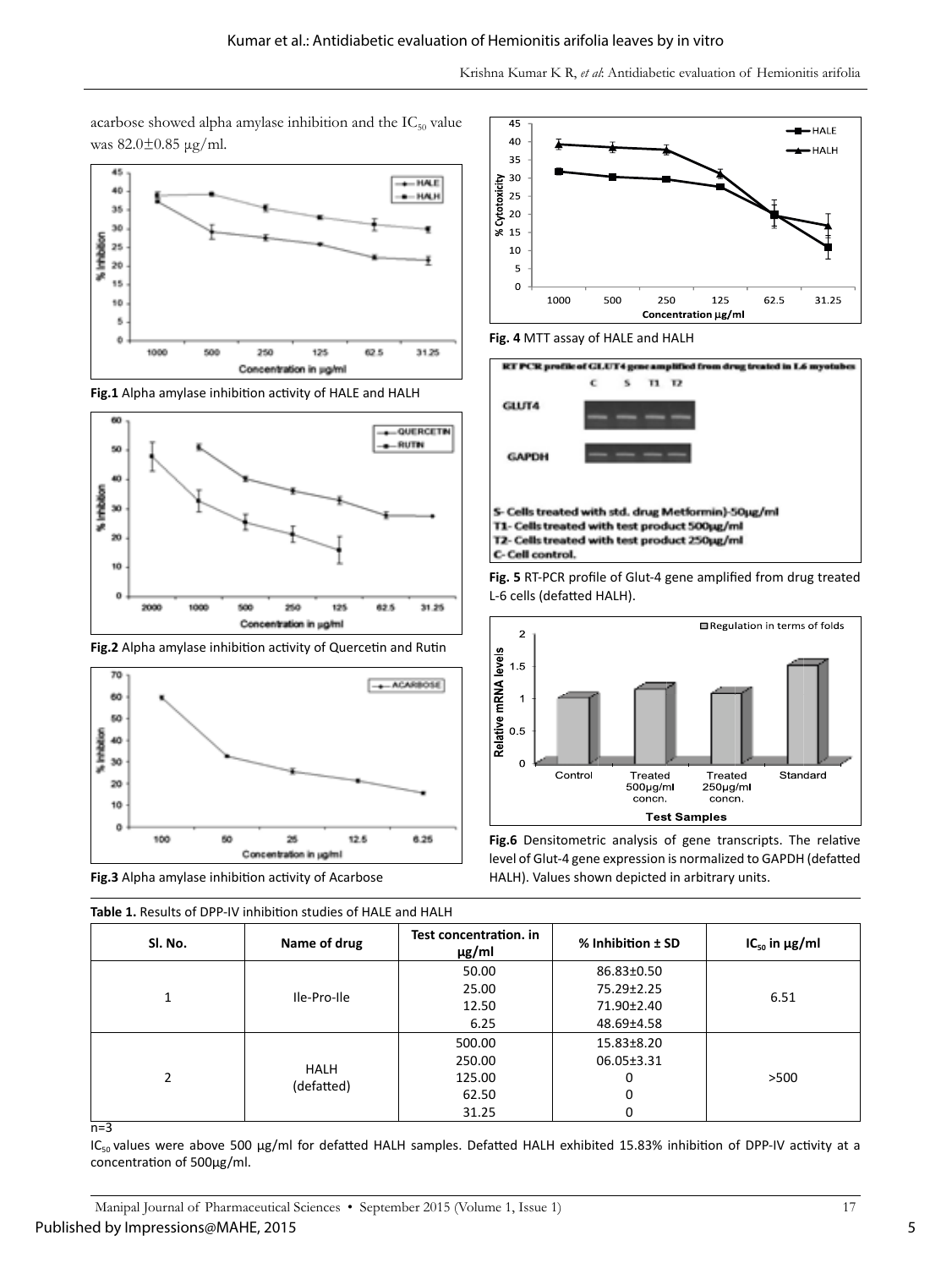## Krishna Kumar K R, *et al*: Antidiabetic evaluation of Hemionitis arifolia

|  | Table 2. In vitro glucose uptake studies of HALE and HALH on L-6 cell lines |  |
|--|-----------------------------------------------------------------------------|--|
|--|-----------------------------------------------------------------------------|--|

| SI <sub>No</sub> | Name of the extract | Test concentration $(\mu g/ml)$ | % glucose uptake over control ± SD |
|------------------|---------------------|---------------------------------|------------------------------------|
|                  | HALE                | 1000                            | $14.0 \pm 4.17$                    |
|                  | HALH                | 1000                            | $26.0 \pm 5.22$                    |
|                  | Insulin             | 1 IU/ml                         | $131.50 \pm 17.62$                 |

 $n=3$ 

**Table 4.** RT PCR Glut-4 gene amplification data of defatted HALH

| Test sample                  | Control | Treated concentration (500 $\mu$ g/ml) | Treated concentration (250 $\mu$ g/ml) | <b>Standard</b> |
|------------------------------|---------|----------------------------------------|----------------------------------------|-----------------|
| Regulation in terms of folds |         |                                        | 1.09                                   |                 |

**Table 5** PPARγ upregulation details of HALH

| Test sample                  | Control | Treated concentration (500μg/ml) | Treated concentration (250 $\mu$ g/ml) | Standard |
|------------------------------|---------|----------------------------------|----------------------------------------|----------|
| Regulation in terms of folds |         | 1.20                             | ⊥.⊥J                                   |          |

## **Inference**

In this study the results show upregulation of Glut-4 gene in test samples (treated) and standard when compared with the control. The test sample of 500 and 250  $\mu$ g/ ml concentrations were upregulated 0.15 folds and 0.09 folds, respectively compared to control. The standard was upregulated 0.37 and 0.43 folds from treated concentration of 500 and 250 μg/ml, respectively and 0.52 folds from control.



**Fig. 7** RT-PCR profile of PPARγ gene amplified by HALH treated L6 cells.



**Fig. 8** Densitometric analysis of gene transcripts. The relative level of PPARγ gene expression is normalized to GAPDH. Values shown depict arbitrary units.

## **Inference**

In this study the results show upregulation of PPARγ gene in test samples (Treated) and Standard, when compared with the Control. The test sample of 500 conc. and 250 conc. is 0.20 folds and 0.15 folds upregulated respectively, compared to control. The Standard is 0.14 and 0.19 folds upregulated from treated of 500 and 250 conc. respectively and 0.34 folds from control.

## **DISCUSSION**

In the alpha amylase inhibition studies performed, both the extracts HALE and HALH were demonstrating  $IC_{50}$ values above  $1000 \mu g/ml$  concentration. This is indicative of the minimal antidiabetic activity effected by alpha amylase inhibition by both the extracts.  $IC_{50}$  values of the pure components quercetin and rutin were 931±9.28 μg/ ml (3.03 mM) and above 2000 μg/ml (3.2 mM) respectively. Early reports<sup>2,3</sup> of the presence of flavonoids apigenin, kaempferol, quercetin and their glycosides can be correlated here. In the year 2006, Tadeja et al,<sup>13</sup> reported the alpha amylase inhibitory action of quercetin, kaempferol and apigenin and was reported again in the year 2013 by Orhan et al,14. Thus, we can conclude that, the demonstrated alpha amylase inhibition can be due to the above reported phytoconstituents present in the extract.

If we consider the  $\mu$ M ratio, it can be seen that the efficiency is almost equal for quercetin and rutin. The  $IC_{50}$  of quercetin was 3.08 mM and that of rutin (Q-3-O-rutinoside) was 3.2 mM, an almost same value of molar mass. Thus, it can be concluded that the effect were produced by quercetin, the aglycone of rutin.

On comparing to the alpha amylase inhibition action of acarbose, the inhibition produced by both the extracts, quercetin and rutin are less.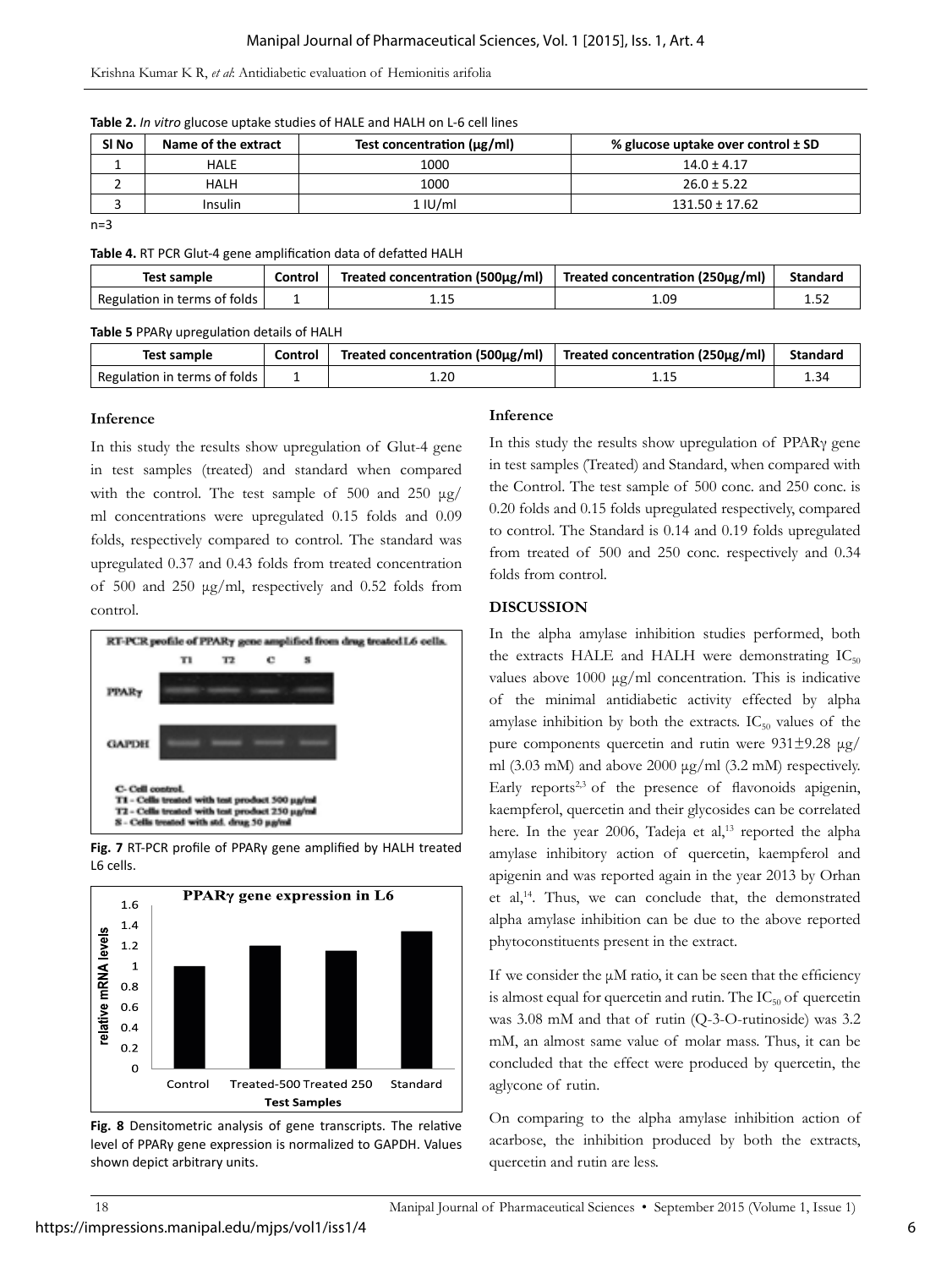In the DPP-IV activity inhibition evaluation, HALH exhibited 15.83% inhibition only at a concentration of 500 μg/ml. This data is also indicative of minimum contribution to the antidiabetic activity produced by HALH. The mechanism of DPP-IV inhibitors is to increase incretin levels (GLP-1 and GIP), which inhibit glucagon release, which in turn increases insulin secretion and decreases blood glucose levels<sup>15</sup>. Early report of DPP-IV inhibitory action of twenty one phenolics can be correlated here<sup>16</sup>. Out of them, luteolin and apigenin are the most potent. The minimum DPP-IV inhibitory action demonstrated here can be correlated with the early report of flavonoids and especially apigenin<sup>2</sup>. Thus, further enrichment of flavonoid/phenolic content by purification of HALH may improve the activity.

In the MTT assay, both extracts were showing  $CTC_{50}$  values at a concentration above 1000 μg/ml. This can be correlated to the observation of the first author about the interest of the goats/sheep in the villages to eat this plant. The above result indicates the nontoxic nature of the plant. The results of cell line studies indicate the glucose uptake facilitation by both the extracts and HALH treated cells demonstrated a better activity among the two. HALH demonstrated 26.0±5.22% of glucose uptake compared to the normal control.

In the evaluation of mechanism of action, upregulation of Glut-4 gene was demonstrated by HALH and the standard drug metformin treated cells. HALH at 500 and 250 μg/ ml concentrations upregulated Glut-4 genes 0.15 folds and 0.09 folds, respectively compared to the house keeping gene (GAPDH) as the internal control. The standard upregulated Glut-4 gene 0.52 fold is compared to normal control at a concentration of 500 μg/ml. Glut-4 translocation facilitation by apigenin<sup>17</sup>and Glut-4 activation by quercetin<sup>18</sup> are already reported. As the presence of apigenin, kaempferol, quercetin and their glycosides such as rutin are reported, the above gene translocation can be considered as an effect of the above components.

Determination of expression of the receptor and possible involvement in insulin action/resistance in skeletal muscle, PPARγ mRNA abundance and its regulation by insulin were quantified in muscle tissue and cultures using competitive reverse transcription-polymerase chain reaction (RT-PCR), Park  $K S^{19}$ . PPAR<sub>Y</sub> agonists, regulating the expression of several genes involved in the regulation of glucose, lipid and protein metabolism and enhances the action of insulin in insulin-sensitive tissue by increasing glucose uptake in

skeletal muscle and adipose tissue and decreasing hepatic glucose production<sup>20</sup>.

In the year 2013, Annapurna et al, reported the effect of apigenin on Glut-4 and PPAR<sub>Y</sub> up regulation<sup>21</sup>. In addition to that, Murase et al., reported the upregulation of PPARγ by quercetin and gallic acid esters<sup>22</sup>.

The upregulation of PPARγ demonstrated in this experiment can be correlated with the above all cited activity contributions by the flavonoids quercetin and apigenin and their glycosides.

## **CONCLUSION**

In this study the acclaimed antidiabetic property of *H. arifolia* was evaluated on its leaf extracts HALE and HALH. Even though the alpha amylase inhibitory activity and DPP-IV inhibitory activity results alone cannot explain the antidiabetic action demonstrated by the alcoholic extract in the animal studies reported by Nair et al<sup>7</sup>, we can find that the above two enzyme inhibition methods are also contributing towards the antidiabetic action. In the glucose uptake studies performed on L-6 muscle cell lines, glucose uptake facilitation by both the extracts was also demonstrated. In the evaluation of mechanism for glucose uptake, upregulation of Glut-4 genes is clearly demonstrated. MTT assay result is indicative of the non-toxic nature of the extract also. Thus, it can be concluded that, the acclaimed antidiabetic property of *H. arifolia* is true and the effect is produced by a combined effect of enzyme inhibitions such as alpha amylase inhibition, DPP-IV inhibition and also by glucose uptake facilitation in L-6 muscle cell lines. The glucose uptake by L-6 muscle cells is the most important property required for the normal activities of human beings/animals. It is facilitated by this extract and the extract is nontoxic as well. Hence, this plant can be considered as antidiabetic. Further fractionation of the extract, enrichment of the components in each fraction and more specific studies will help in the identification of a nontoxic, renewable, better and economically viable antidiabetic agent.

## **REFERENCES**

- 1. Prabhakaran KR, Srinivasan KK, Padma GMR, Chemical investigation, Anti-inflammatory and Wound Healing Properties of *Cronopus didymus*, *Pharmaceutical Biol.*, 2002, 40, 7, 490-493.
- 2. Krishna Kumar K R, Jayaprakash AP, Srinivasan KK, Harindran J. Extraction and identification of phytoconstituents present in the *Hemionitis arifolia* leaves,

7